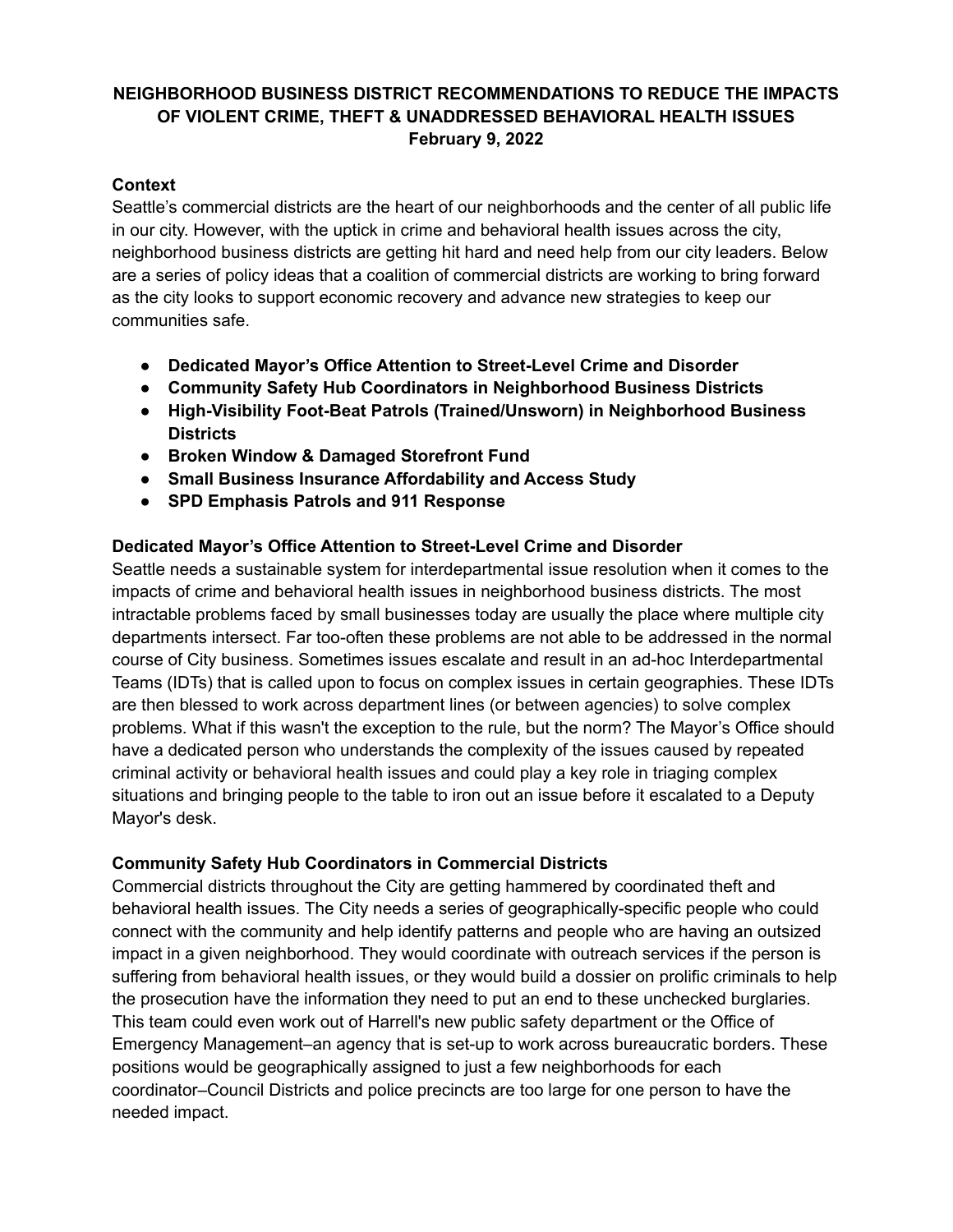Currently, the burden of this coordination is being placed on the community. For example, the Ballard Alliance, has worked vigorously over the last year to coordinate with the district councilmember, SPD, the City Attorney's office as well as supportive service agencies to address the significant impacts of one prolific offender. Neighborhoods like the U District have had 25 small businesses report broken windows in the last few weeks alone--not to mention countless unreported in-business disturbances. Without a coordinated effort supported by the City, everyone in these geographic hot-spots feels left alone and hanging in the wind.

These Community Safety Hub Coordinator positions would liaise between SPD, City Attorney, KC Prosecutor and neighborhood commercial districts could help provide meaningful coordination between these departments and organizations. Here are the key reasons why this approach is needed:

- The Seattle Police Department currently has inadequate or no capacity to provide timely and intensive follow up on these issues.
- Neighborhood business districts do not have the resources or authority to work across departments and teams to coordinate this level of communication and shared focus. Communities are left to chase down incident reports and details from victims (e.g. video footage) and connect dots for high-impact individuals. This is important work and no one else is currently doing it.
- For years, the City Attorney's office has created an environment where they do not value the work of SPD and, consequently, the department sees little value in making needed arrests for fear that prosecution will never happen. An independent Hub Coordinator could work to build back this trust over time–both between city departments and with the community.

There's more work to be done, but a sustained, city-funded resource to track these issues and coordinate responses would provide neighborhood relief and provide capacity to address a larger number of high-impact individuals.

# **High-Visibility Foot-Beat Patrols (Trained/Unsworn) in Commercial Districts**

We need commercial district foot patrols, but they don't have to be sworn officers with a badge. There are many examples to pull from, where staff remain in specific high-traffic geographies and over time are able to build relationships and trust with the community. Specifically, these teams of foot patrols could:

- Reestablish a walking foot patrol in neighborhood business districts.
- De-escalate mild to moderate crisis situations without the involvement of SPD.
- Bring-in the appropriate city/human services and expertise to problem-solve or support when necessary.
- Wear high-visibility jackets and hold a visible presence within neighborhood business districts.
- Develop relationships and build trust with neighborhood stakeholders while providing an unarmed safety solution.
- Spot trends and issues across the neighborhood that require further investigation and a coordinated response.
- Offer a great recruiting ground for SPD while also addressing the ongoing feeling of abandonment and chaos in neighborhood business districts.